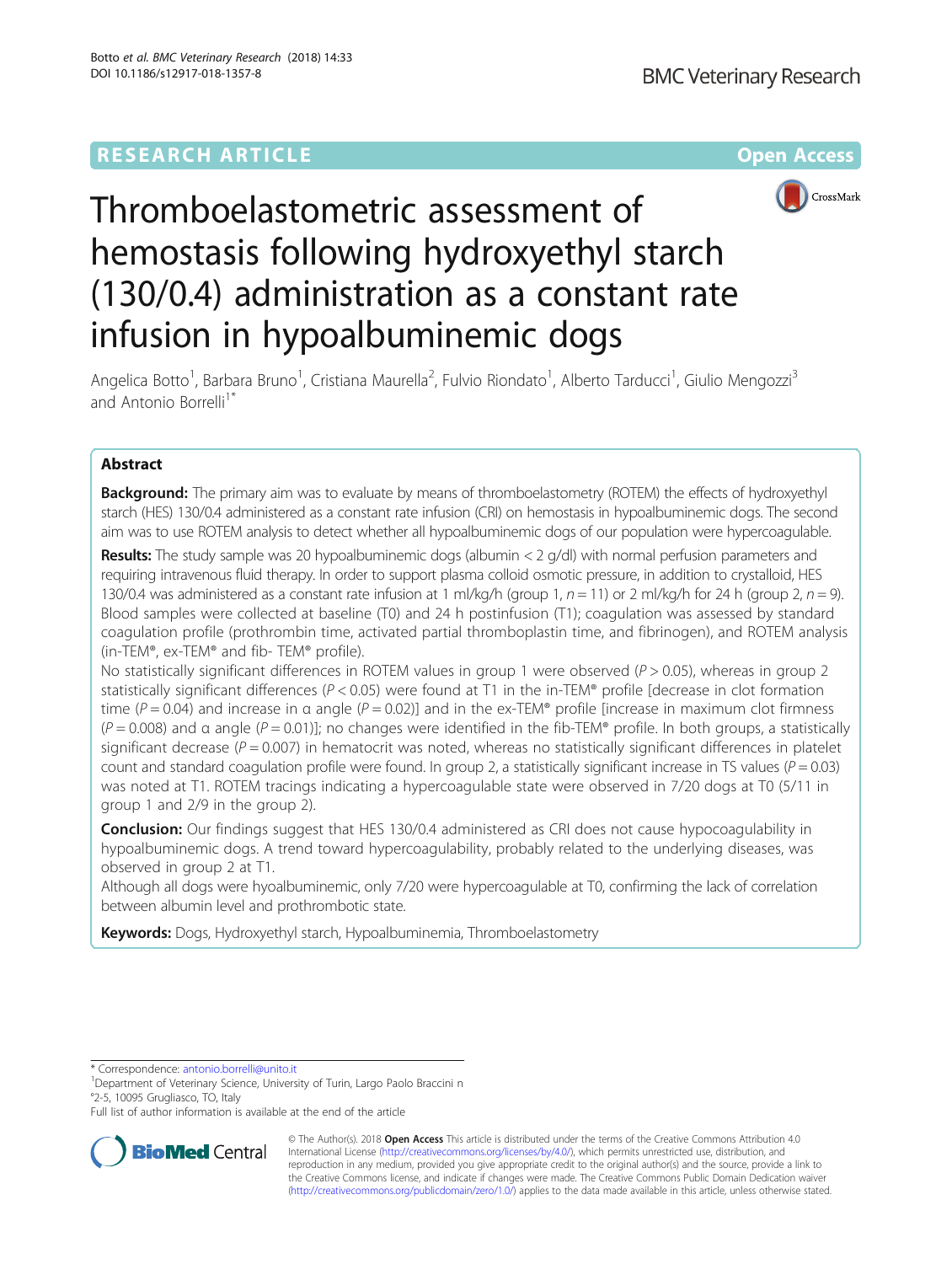# Background

Hydroxyethyl starch (HES) comprises a group of synthetic polymers routinely used in veterinary anesthesia and critical care medicine to maintain blood volume, counteract anesthesia-induced hypotension, to resuscitate patients with hypovolemic shock or sepsis, and to support intravascular colloid osmotic pressure (COP) during hypoalbuminemic states [[1,](#page-7-0) [2](#page-7-0)]. HES can be administered as a bolus or as a constant rate infusion (CRI) typically at a rate of 20–50 ml/Kg/day and [1](#page-7-0)–2 ml/kg/h, respectively  $[1-3]$  $[1-3]$ , the doses are generally extrapolated from human literature [\[1](#page-7-0), [2](#page-7-0)]. The physicochemical and pharmacological properties of HES, as well as its classification, depend on their mean molecular weight (MW), molar substitution (MS), and C2/C6 ratio [[4\]](#page-7-0). The rate of degradation and elimination of HES depends on the MS and C2/C6 ratio, whit higher MS and C2/C6 ratio leading to a slower elimination and greater intravascular retention time and associated side effects [[5\]](#page-7-0). To improve safety and pharmacological properties, newer third-generation starch products with reduced MW and MS have been developed [\[4](#page-7-0)] that have shorter half-life, improved pharmacokinetic and pharmacody-namic properties, and fewer side effects [\[6](#page-7-0)]. Nonetheless, controversy in human medicine and veterinary medicine persists concerning the safety of HES. Indeed, recent reports of side effects in people (e.g., acute kidney injury, tissue storage, and impaired primary and secondary hemostasis), led to a temporary suspension of HES products. Authorization was reinstated about a year later, together with new guidelines for contraindications in certain conditions (e.g., sepsis) [[2\]](#page-7-0).

Hypocoagulability and increased risk of bleeding after administration of HES in human patients is believed to be due to hemodilution and direct effects of HES on the hemostatic system. Plasma accumulation of starch macromolecules can lead to platelet dysfunction, decreasing expression and activation of the surface receptor GPIIb/ IIIa, decreased concentration of circulating von Willebrand factor (vWf) and factor VIII, impaired factor XIII fibrin cross-linking, and enhanced fibrinolysis resulting in a weaker and smaller clot [[4,](#page-7-0) [7\]](#page-7-0).

In veterinary medicine, both in vitro  $[8-14]$  $[8-14]$  $[8-14]$  and in vivo [[15](#page-8-0)–[20\]](#page-8-0) studies have demonstrated impairment of whole blood coagulation after the administration of HES. After blood dilution with both crystalloids and colloids, in vitro studies have found a dose-dependent decrease in platelet function, an increase in prothrombin time (PT) and partial activated thromboplastin time (aPTT), and changes in viscoelastic parameters toward hypocoagulability (thromboelastometry or thromboelastography), with more severe impairment observed after dilution with HES  $[8-14]$  $[8-14]$  $[8-14]$ . Three in vivo studies have assessed only platelet function, whereas others studies have evaluated secondary hemostasis or whole blood coagulation following bolus administration of HES (doses ranging from 10 to 40 ml/kg in approximately 30 min), demonstrating hypocoagulability in healthy dogs or dogs affected by experimentally induced disease [[15](#page-8-0)–[20](#page-8-0)].

Viscoelastic techniques, such as thromboelastometric analysis (ROTEM), evaluate coagulation in whole blood samples. Since they take into account plasmatic and cellular elements, they better reflect the cell-based model of hemostasis, that describes coagulation as a dynamic process in which plasmatic coagulation factors interact with the cell surface [[21,](#page-8-0) [22](#page-8-0)]. Rotational thromboelastometry use several reagents in different profiles to measure the kinetics of clot formation (time required for clot formation), the mechanical properties (clot strength), and the time required for clot dissolution (fibrinolysis) [[22,](#page-8-0) [23](#page-8-0)]. It is the most useful tool to assess the presence of a hypercoagulable state, as compared with standard coagulation assays (PT, aPTT, fibrin degradation products and D-dimers) [\[22](#page-8-0), [23\]](#page-8-0).

To date, there are no published studies investigating the effects of HES 130/0.4 on whole blood hemostasis after its administration as a CRI in dogs with naturally occurring disease. Hypoalbuminemic dogs are a type of patients in which natural or synthetic colloids are frequently used to support the COP. These patients have also a high risk to form venous and arterial thrombi, and some studies have identified by means of ROTEM or thromboelastography (ROTEG) a hypercoagulable condition in dogs with protein losing enteropathy (PLE) or nephropathy (PLN) [[24](#page-8-0)–[27](#page-8-0)]. The hypothesized mechanism at baseline of this prothrombotic condition is a loss of proteins (from the kidney or the gut), which implies the loss of anticoagulant factors such as antithrombin [[28](#page-8-0)–[30](#page-8-0)]. In human medicine multiple mechanisms are involved in the development of hypercoagulability in case of hypoalbuminemia, including spontaneous platelet aggregation, increase in coagulation factors, hypofibrinolysis, decrease in antithrombin and protein C [[31,](#page-8-0) [32\]](#page-8-0).

The first aim of the present study was therefore to evaluate the effects of HES 130/0.4 administered as a CRI (at dose of 1 ml/Kg/h and 2 ml/Kg/h) on hemostasis in hypoalbuminemic dogs, by means of ROTEM. The hypothesis was that HES administration will cause a hypocoagulability state.

The second aim was to determine how many hypoalbuminemic dogs were hypercoagulable at presentation.

### Methods

This randomized, clinical prospective trial was performed on client-owned dogs. The protocol was approved by the Bioethics Committee of the author's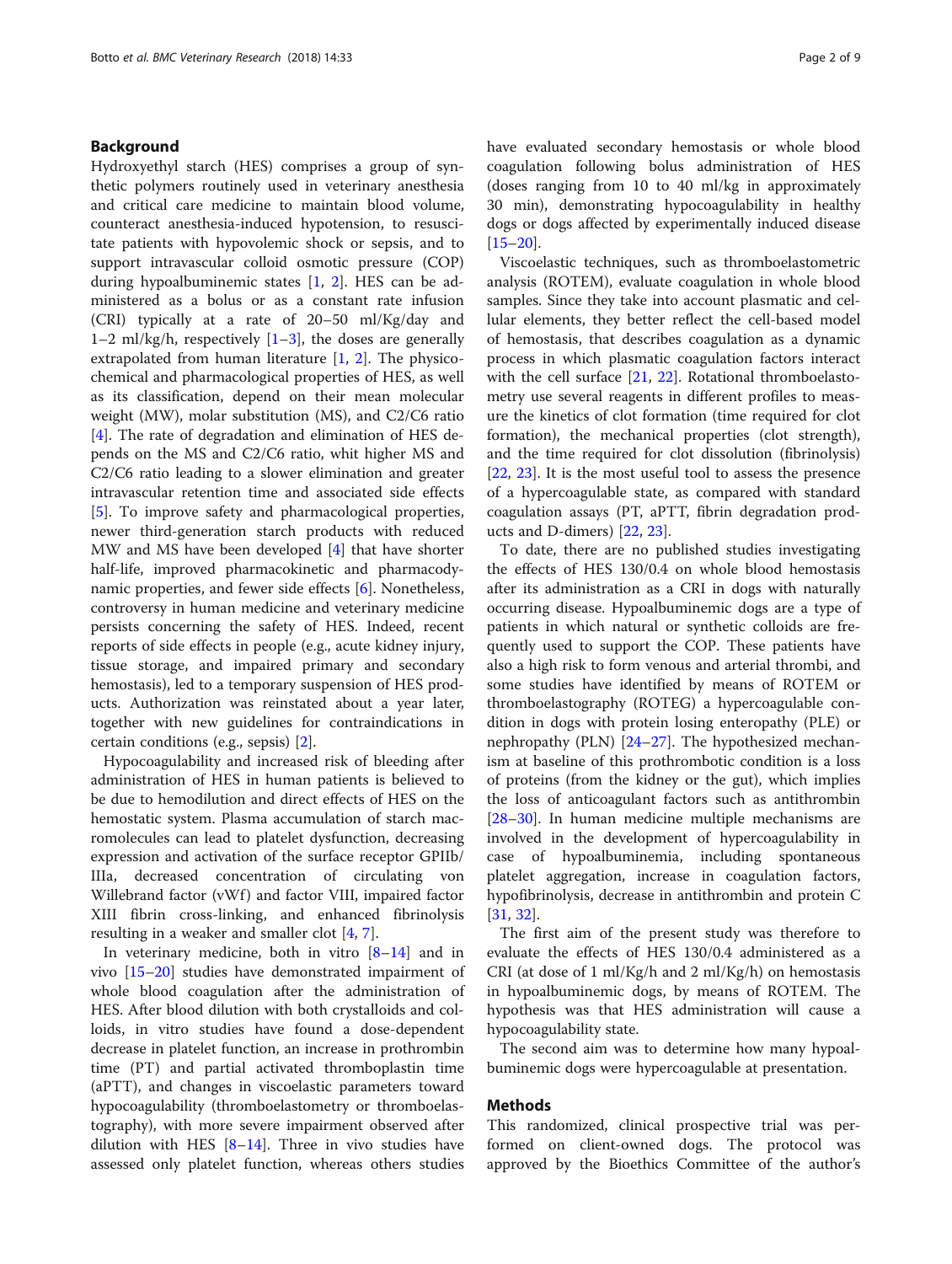University. The dog owners were informed about the methods and aims of the study and gave their written informed consent.

## Animals and study design

The dogs were selected from patients admitted to our Veterinary Teaching Hospital for hospitalization. The inclusion criteria were: hypoalbuminemia (albumin < 2 g/dl) regardless of underlying disease, normal perfusion parameters, to require intravenous fluid therapy due to their underlying disease (e.g., increased losses, anorexia, dehydration). All dogs underwent complete physical examination and perfusion parameters were assessed by clinical evaluation and non-invasive measurement of arterial blood pressure using Doppler (Model 811-B, Parks Medical Electronics Inc., Oregon, USA). Exclusion criteria were pulmonary disease, cardiac and liver failure, renal azotemia, pre-existing hypocoagulability, and history of non-steroidal anti-inflammatory drugs, steroidal drugs, artificial colloid or blood products administration in the 4 weeks prior to the study. Additional exclusion criteria were abnormal perfusion parameters (heart rate > 130 bpm, poor pulse quality, capillary refill time  $> 2$  s or  $< 1$  s, systolic blood pressure  $< 90$  mmHg and venous lactate  $> 2$  mmol/L) and serologic test positive to Ehrlichia canis, Dirofilaria immitis, Borrelia burgdorferi, Anaplasma phagocytophilum, Anaplasma platys and/or Leishmania infantum.

Blood samples were collected by atraumatic venipuncture of the jugular vein with a 20-gauge needle using minimum stasis. Samples that were difficult to obtain (e.g., venipuncture required numerous attempts, needle repositioning or interruption of blood flow into the tube) were discarded and blood collection was repeated from the contralateral jugular vein. After blood collection, cell blood count (CBC) (ADVIA® 120 Hematology, Siemens Healthcare Diagnostics, Tarrytown, NY, USA), serum concentration of albumin (ILAB 300 plus, Clinical Chemistry System, Instrumentation Laboratories, Milan, Italy), total solid and packed cell volume were measured according to the study protocol. Other specific analyses were performed to assess the cause of hypoalbuminemia, as needed on a case-by-case basis.

Coagulation was assessed by standard coagulation profile [prothrombin time (PT), activated partial thromboplastin time (aPTT), and fibrinogen] (Coagulometer StART, Diagnostica Stago, Parsippany, NJ, USA), and by ROTEM analysis, (ROTEM®, TEM Innovations GmbH, Munich, Germany) for evaluating in-TEM®, ex-TEM®, and fib-TEM® profiles. Blood samples were divided into two tubes containing 3.2% buffered sodium citrate (Vacumed 3.2% buffered sodium citrate, FL Medical, Torreglia, Italy).

Thromboelastometric analyses were performed according to PROVETS guidelines [\[33,](#page-8-0) [34](#page-8-0)], and the analyses run for 60 min. For each blood sample, three thromboelastometric profiles were performed: in-TEM®, ex-TEM®, and fib-TEM® assay to evaluate the intrinsic and the extrinsic pathway, respectively, and assess the functional fibrinogen contribution to clot formation. For the in-TEM® profile, the blood sample was recalcified using the start-TEM® reagent and coagulation was activated with the specific reagent containing ellagic acid, whereas the ex-TEM® profile was activated by adding thromboplastin after recalcification. To obtain the fib-TEM® profile, coagulation was activated using thromboplastin in addition to a specific reagent containing a platelet inhibitor (cytochalasin D). The following variables were assessed for each profile: clotting time  $([CT], s)$ ; clot formation time  $[(CFT) s]$ ; maximum clot firmness [(MCF)] mm]; and α angle (α,°). Clotting time describes the time in seconds from clot initiation until the fibrin polymers are produced and the amplitude reaches 2 mm; this parameter is dependent on the concentration and activity of plasma coagulation factors [[23\]](#page-8-0). Clot formation time, measured in seconds, is the time from initiation of clotting (2 mm) until an amplitude of 20 mm is reached [[23](#page-8-0)]. Clot formation time and α angle provide information about the kinetics of clot formation and are predominantly affected by platelet count and function and fibrinogen concentration [\[23](#page-8-0)]. Maximum clot firmness represents the maximum amplitude reached by the clot, reflects maximal clot strength and stability, and is affected by fibrinogen, platelet count and function (except in the fib-TEM® profile where platelet are inhibited), thrombin, FXIII, and hematocrit (Hct) [[23\]](#page-8-0). Additional calculated parameter is platelet contribution to maximum clot elasticity (MCE  $_{\text{platelet}}$ ), which evaluates the platelet component to clot strength and is obtained as follows:  $MCE_{platelet} = MCE_{extem}$  $MCE_{fiber}$  [MCE =  $(MCF*100)/(100-MCF)$ ] [[35\]](#page-8-0).

A ROTEM tracing indicating hypocoagulability is characterized by an increase in CT and CFT and a decrease in MCF and α angle, whereas a ROTEM tracing indicating hypercoagulability is characterized by a decrease in CT and CFT and an increase in MCF and α angle. ROTEM tracings were considered abnormal when more than one ROTEM value was above ( $α$  angle, MCF) or below (CT, CFT) our reference ranges (Table [1](#page-3-0)).

Serological tests for *Ehrlichia canis*, *Dirofilaria* immitis, Borrelia burgdorferi, Anaplasma phagocytophilum, Anaplasma platys (Snap 4DX, IDEXX Laboratories, Westbrook, ME) and Leishmania infantum (Snap Leishmania, IDEXX Laboratories, Westbrook, ME) were also carried out.

An intravenous catheter was inserted into the peripheral vein, and fluid therapy was started using lactated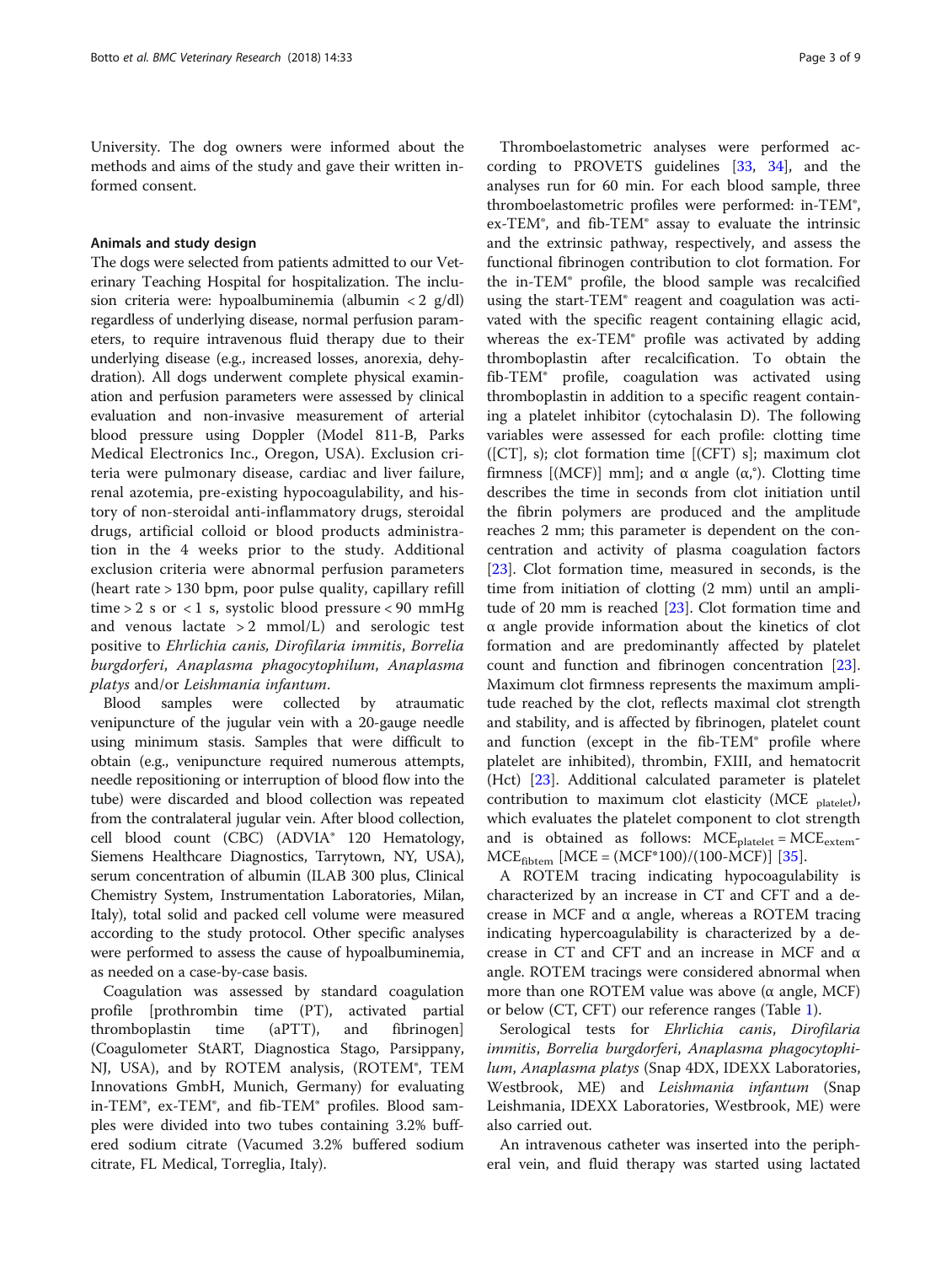|                               | GROUP 1 (1 ml / kg / h) $N = 11$ |                  | GROUP 2 (2 ml / kg / h) $N = 9$ |                  | Institutional reference ranges |  |
|-------------------------------|----------------------------------|------------------|---------------------------------|------------------|--------------------------------|--|
| <b>ROTEM</b>                  | T <sub>0</sub>                   | T1               | T <sub>0</sub>                  | T1               |                                |  |
| In-TEM®                       |                                  |                  |                                 |                  |                                |  |
| CT(s)                         | 180 (132-268)                    | $166(61-209)$    | 188 (112-279)                   | 141 (108-240)    | $126 - 363$ s                  |  |
| CFT(s)                        | $63(45-132)$                     | $59(41 - 113)$   | 73 (41-86)                      | $58 * (38 - 81)$ | $47 - 224s$                    |  |
| MCF (mm)                      | 72 (56-80)                       | 72 (58-88)       | $68(62 - 77)$                   | 72 (62-78)       | 50-75 mm                       |  |
| $\alpha$ angle $(°)$          | $77(65-81)$                      | 79 (69-82)       | 76 (73-82)                      | 78 * (74-82)     | $55 - 81$ °                    |  |
| Ex-TEM®                       |                                  |                  |                                 |                  |                                |  |
| CT(s)                         | $44(27-61)$                      | 45 (20-77)       | 46 (30-89)                      | $40(33 - 80)$    | $29 - 92s$                     |  |
| CFT(s)                        | 67 (38-159)                      | 78 (49-132)      | $81(51-96)$                     | $62(49-92)$      | $54 - 275s$                    |  |
| MCF (mm)                      | 77 (60-82)                       | $70(64 - 83)$    | $70(66-81)$                     | $72 * (67 - 86)$ | 36-73 mm                       |  |
| $\alpha$ angle $\binom{6}{2}$ | $76(61-83)$                      | 76 (65-82)       | 74 (71-80)                      | $77 * (73 - 81)$ | 47-79 $^{\circ}$               |  |
| Fib-TEM®                      |                                  |                  |                                 |                  |                                |  |
| CT(s)                         | $47(31-107)$                     | $39(21-57)$      | 45 (29-92)                      | $39(32 - 80)$    | $14 - 102s$                    |  |
| MCF (mm)                      | $25(7-38)$                       | $16(8-46)$       | $15(9-30)$                      | $20(14-78)$      | $6-26$ mm                      |  |
| $\alpha$ angle $(°)$          | 77,5 (70-86)                     | 76 (30-86)       | 76,5 (67-81)                    | $77(71 - 84)$    | 40-78°                         |  |
| <b>MCE</b> platelet           | 294 (142-404)                    | 211 (169-441)    | 206 (175-383)                   | 235 (183-571)    | $50 - 235$                     |  |
| Standard coagulation          |                                  |                  |                                 |                  |                                |  |
| aPTT(s)                       | $12.5(9.6 - 15.4)$               | $12.3(8.7-16)$   | $13.9(12.1-16)$                 | $14.5(11.7-16)$  | $12 - 16s$                     |  |
| PT(s)                         | $7.5(6.6-9.6)$                   | $7.15(6.6-9.9)$  | $7.4(6.2-10)$                   | $7.3(6.3-10)$    | $8 - 10s$                      |  |
| Fibrinogen (g/L)              | $3.5(2.5-8.5)$                   | $3.6(2.4 - 7.9)$ | $3.4(2.2 - 7.4)$                | $4.1(2.2 - 7.1)$ | $1.5 - 4.50$ (g/L)             |  |

<span id="page-3-0"></span>Table 1 ROTEM and standard coagulation profiles results, before and 24 h after hydroxyethyl starch 130/0.4 infusion

Values are expressed as median (minimum-maximum)

Values of institutional reference ranges for ROTEM parameters are expressed as 95% confidence intervals<sup>14</sup>

In-TEM® intrinsic thromboelastometry pathway, Ex-TEM® extrinsic thromboelastometry pathway, Fib-TEM® functional fibrinogen, CT clotting time, CFT clot formation time, MCF maximum clot firmness, PT prothrombin time,  $aPTT$  activated partial thromboplastin time

 $*$  Indicates statistically significant differences between T0 and T1 ( $P < 0.05$ )

Ringer's solution (Ringer's lactate solution, Baxter S.p.A, Rome, Italy), to replace dehydration, maintenance, and ongoing losses, and HES 130/0.4 [Voluven, Fresenius Kabi Italia srl., Isola della Scala (VR), Italy] for COP support. Hydroxyethyl starch 130/0.4 was administered as a CRI for at least 24 h. Colloid treatment [1 ml/kg/h (group 1) or 2 ml/kg/h (group 2)] was randomly assigned via a computer-generated program (Microsoft Excel, Redmond, WA, USA). The dogs were assessed for body temperature, respiratory rate and perfusion parameters every 4 h. Blood samples were collected at baseline (T0), to assess all previously laboratory analysis described, and 24 h after start of infusion (T1) CBC, albumin, packed cell volume, total solid (TS), and coagulation tests were repeated.

## Statistical analysis

Data were collected and analyzed with the software Stata 14.2 (Stata Statistical Software, release 10, StataCorp LP, College Station, TX, USA). Normality of data was assessed using the Shapiro-Wilk test.

To evaluate changes in ROTEM parameters after administration of the two different doses of HES 130/0.4 (CRI of 1 and 2 ml/kg/h) at two time points (T0 vs. T1),

a hierarchical linear mixed effects model was used, where the random effect is given by the individual subject. Bonferroni correction was applied to detect in which medium the difference was statistically significant. When the data did not meet the assumption of normality, the comparison was conducted with the sign test.

Analysis of the data showed that only some dogs were hypercoagulable and that many had been randomly assigned to group 1. Despite the small number of hypercoagulable animals, Friedman's test was carried out and the population divided (independent of HES dose administered) into two subgroups: hypercoagulable dogs (group H) and not hypercoagulable dogs (group NH). This was done to detect differences in ROTEM parameters at the two time points (T0 vs. T1).

A value of  $P < 0.05$  was considered significant.

# Results

Of the total of 25 adult dogs initially enrolled, 5 were excluded because of Leishmaniosis ( $n = 2$ ), liver failure  $(n = 2)$ , and hypocoagulability with an abnormal thromboelastometric tracing at T0  $(n = 1)$ . The study sample comprised 20 dogs: 11 received HES 130/0.4 as a CRI at 1 ml/kg/h (group 1) and 9 at 2 ml/kg/h (group 2) for at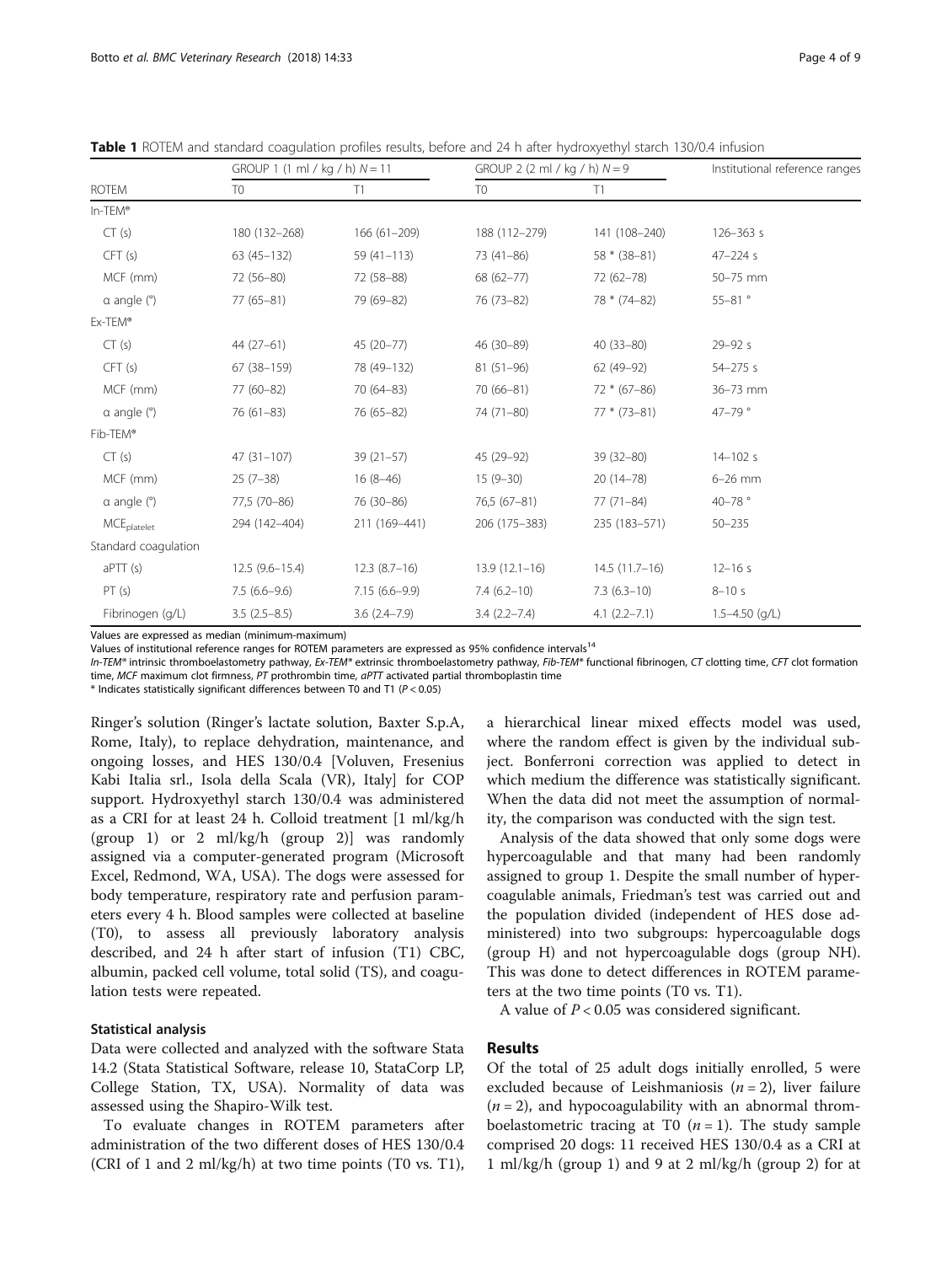least 24 h. In group 1, the median age was 7 years (min 2-max 12) and the median body weight 27 kg (min 5 max 39); breeds included: Australian Shepherd  $(n = 1)$ , Border Collie ( $n = 1$ ), Rottweiler ( $n = 1$ ), German Shepherd  $(n = 1)$ , Beagle  $(n = 1)$ , and mixed breed  $(n = 6)$ . Seven were females (4 neutered and 3 intact) and 4 males (1 castrated and 3 intact). Dogs included were affected by acute protein losing enteropathy  $(n = 4)$ , chronic protein losing enteropathy  $(n = 3)$ , protein losing nephropathy (PLN)  $(n = 1)$ , or chylothorax  $(n = 3)$ .

In group 2, the median age was  $7$  years (min  $2 - \text{max}$ ) 10) and the median body weight 17.8 kg (min  $5 - \text{max}$ ) 44); breeds included: Rottweiler  $(n = 1)$ , English Bulldog  $(n = 1)$ , Pit bull  $(n = 1)$ , longhaired Dachshund  $(n = 1)$ , Labrador  $(n = 1)$ , Jack Russell  $(n = 2)$ , and mixed breed  $(n = 2)$ . Six were females (4 neutered and 2 intact) and 3 intact males. Dogs included were affected by chronic protein losing enteropathy ( $n = 6$ ), chylothorax ( $n = 2$ ) or hypoadrenocorticism  $(n = 1)$ .

There were no statistically significant differences in age, body weight, serum albumin concentration, ROTEM values, PT and fibrinogen concentration between the two groups at baseline (T0). The aPTT was slightly prolonged in group 2 at both T0 and T1 ( $\beta$  = 2.2, C.I. 95% and  $P = 0.027$ , respectively), but still within the reference range.

Comparison between PT, aPTT, and fibrinogen concentration showed no statistically significant withingroup differences between the two time points (T0 versus T1) (Table [1](#page-3-0)). While no statistically significant within-group differences in ROTEM values (T0 vs. T1) were found in group 1; statistically significant differences were noted in group 2 at T1: a decrease in CFT  $(P =$ 0.04) and an increase in the  $\alpha$  angle ( $P = 0.02$ ) in the in-TEM® profile and an increase in MCF ( $P = 0.008$ ) and the α angle ( $P = 0.01$  $P = 0.01$ ) in the ex-TEM<sup>®</sup> profile (Table 1), whereas no changes was identified in the fib-TEM® profile and in the MCE<sub>platelet</sub>. Nevertheless, there were no statistically significant differences in ROTEM parameters between the two groups at T1. In both groups, there was a statistically significant decrease in Hct  $(P = 0.007)$  at T1 (time-dependent reduction), but no statistically significant dose-dependent difference between the two

dosages (Table 2). There was no statistically significant difference in platelet count at T1 in either group (Table 2). Finally, a statistically significant increase in TS values  $(P = 0.03)$  in group 2 was noted at T1, but no statistically significant differences in albumin concentration in either group (Table 2).

ROTEM tracings indicating a hypercoagulable state were observed in 7/20 dogs at T0 (5/11 in group 1 and 2/9 in group 2). (Table [3](#page-5-0)) There were no statistically significant changes from T0 to T1 in either subgroup H or subgroup NH. Analysis of single animals classified as hypercoagulable (subgroup H) showed that the fibrinogen level was outside normal limits in 6/7 dogs (median 6.02, min 3.20 and max 8.53), whereas all the dogs classified as not hypercoagulable (subgroup NH) had levels within the normal range (median 3.26, min 2.23 and max 4.4[3\)](#page-5-0) (Table 3). In addition, the MCE<sub>platelet</sub> was outside the normal range in all the hypercoagulable dogs (median 339, min 257 and max 404) and it was increased only in 3/13 classified as not hypercoagulable (median 205, min 142 and max 316) (Table [3\)](#page-5-0).

# **Discussion**

The main finding of the present study was that a hypocoagulable state was not observed by either 1 or 2 ml/ kg/h of HES 130/0.4 in dogs with hypoalbuminemia. In contrast to our hypothesis, ROTEM analysis at T1 revealed statistically significant differences in some parameters consistent with a trend toward a hypercoagulability state after CRI at 2 ml/kg/h. In particular, in the in-TEM® profile a decrease in CFT and an increase in  $\alpha$ angle, and in the ex-TEM® profile an increase in both  $\alpha$ angle and MCF was found (Table [1\)](#page-3-0). No statistical significant differences were shown comparing the ROTEM values of group 1 and group 2 at T1, then we can exclude that these variations have been induced by the different dose used in the group 2, and affirm that the change could be time dependent. As the dogs in this study presented with various different diseases, it is possible that an inflammatory state in the group 2 progressed during the 24 h of observation from T0 to T1 and affected coagulation in a different way. Since there

Table 2 Results of laboratory parameters, before and 24 h after hydroxyethyl starch 130/0.4 infusion

|                                 | GROUP 1 (1 ml/kg/h) $N = 11$ |                     | GROUP 2 (2 ml/kg/h) $N = 9$ |                       |
|---------------------------------|------------------------------|---------------------|-----------------------------|-----------------------|
|                                 | T <sub>0</sub>               |                     | T0                          |                       |
| Hematocrit (%)                  | $40(29 - 54)$                | $39 * (25 - 53)$    | $38(25 - 50)$               | $35 * (25 - 55)$      |
| Platelet count (x 10E09 cell/L) | 366 (156-853)                | 340 (145-800)       | 397 (125-641)               | 422 (134-731)         |
| Total Solid (g/L)               | $0.36(0.3 - 0.55)$           | $0.36(0.25 - 0.54)$ | $0.32(0.25 - 0.5)$          | $0.35 * (0.27 - 0.5)$ |
| Albumin (g/L)                   | $0.16(0.12 - 0.19)$          | $0.16(0.11 - 0.24)$ | $0.15(0.13 - 0.18)$         | $0.14(0.11 - 0.22)$   |

Values are expressed as median (minimum-maximum)

\*Indicates statistically significant differences between T0 and T1 (P < 0.05)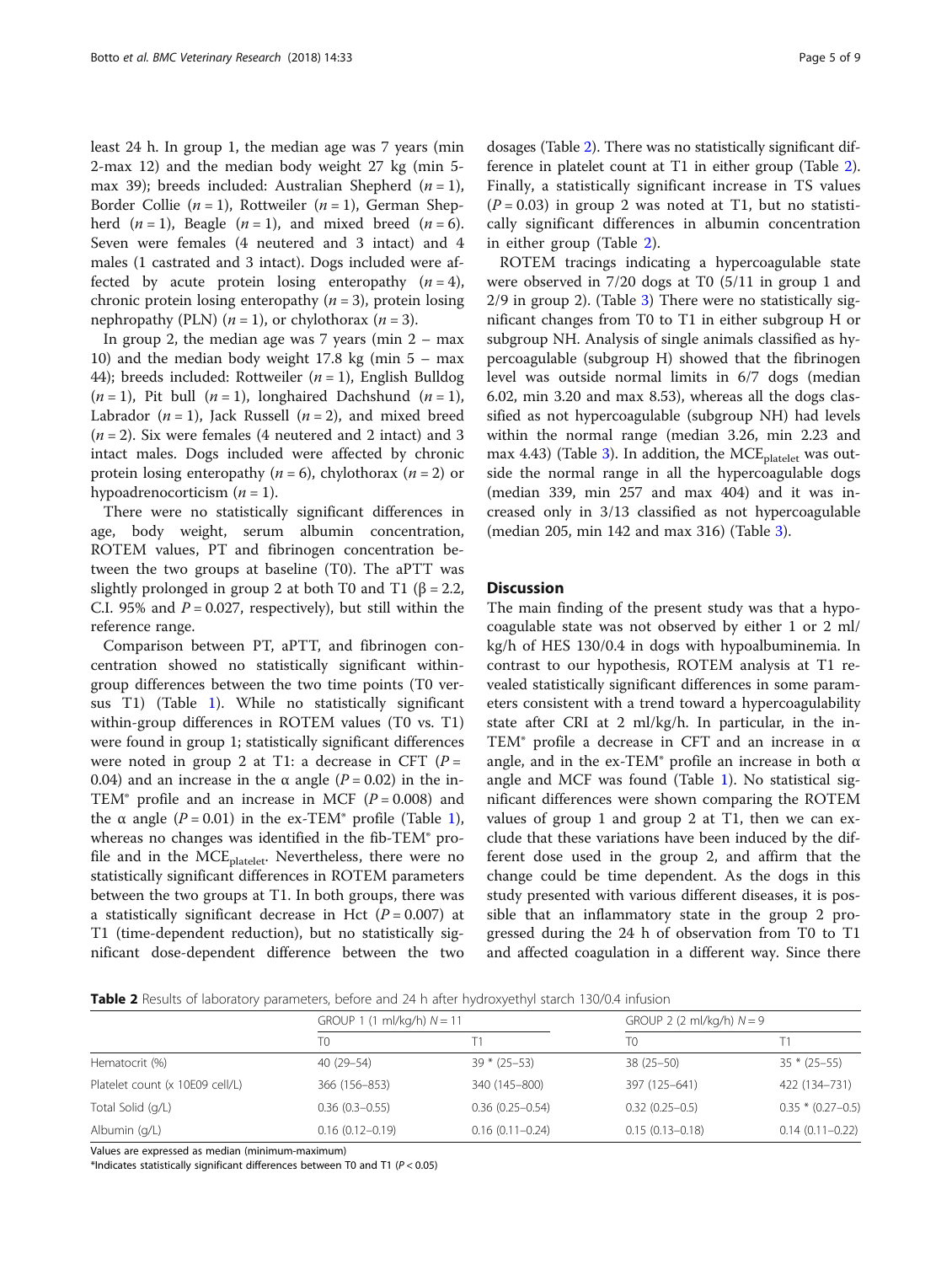| $G_1(N=11)$   | CT  | CFT | <b>MCF</b> | a angle | CT | CFT | <b>MCF</b> | a angle | CT  | <b>MCF</b>     | a angle   | MCE platelet | Fib | Disease   |
|---------------|-----|-----|------------|---------|----|-----|------------|---------|-----|----------------|-----------|--------------|-----|-----------|
| Dog 1         | 216 | 85  | 72         | 73      | 43 | 56  | 80         | 80      | 107 | 38             | 73        | 339          | 3.2 | APLE      |
| Dog 2         | 132 | 104 | 75         | 73      | 43 | 159 | 64         | 61      | 56  | 119            | 25        | 144          | 3.5 | APLE      |
| Dog 3         | 142 | 54  | 70         | 79      | 39 | 67  | 69         | 76      | 45  | 11             | 70        | 210          | 3.2 | CPLE      |
| Dog 4         | 144 | 52  | 70         | 80      | 27 | 74  | 67         | 75      | 31  | 13             | 73        | 188          | 2.7 | CPLE      |
| Dog 5         | 180 | 132 | 56         | 65      | 61 | 143 | 60         | 62      | 51  | $\overline{7}$ | <b>ND</b> | 142          | 3.5 | APLE      |
| Dog 6         | 180 | 45  | 75         | 81      | 41 | 38  | 79         | 83      | 38  | 34             | 86        | 325          | 6.2 | PLN       |
| Dog 7         | 156 | 47  | 80         | 80      | 53 | 66  | 81         | 79      | 50  | 28             | 83        | 387          | 6   | CPLE      |
| Dog 8         | 163 | 63  | 75         | 77      | 44 | 83  | 77         | 75      | 41  | 16             | 78        | 316          | 4.4 | CH        |
| Dog 9         | 241 | 50  | 79         | 80      | 61 | 47  | 82         | 81      | 54  | 34             | 79        | 404          | 8.5 | CH        |
| Dog 10        | 268 | 103 | 62         | 69      | 48 | 107 | 68         | 74      | 47  | 14             | 77        | 196          | 3.3 | CPLE      |
| Dog 11        | 184 | 66  | 70         | 76      | 46 | 60  | 77         | 78      | 37  | 29             | 80        | 294          | 5.3 | APLE      |
| $G 2 (N = 9)$ |     |     |            |         |    |     |            |         |     |                |           |              |     |           |
| Dog 12        | 241 | 52  | 77         | 79      | 46 | 51  | 82         | 80      | 45  | 30             | 80        | 383          | 7.4 | CPLE      |
| Dog 13        | 279 | 86  | 68         | 73      | 48 | 82  | 69         | 73      | 46  | 14             | 67        | 206          | 2.2 | CPLE      |
| Dog 14        | 198 | 79  | 67         | 74      | 40 | 96  | 67         | 71      | 36  | 22             | 79        | 175          | 4.2 | CPLE      |
| Dog 15        | 196 | 51  | 71         | 79      | 43 | 60  | 73         | 78      | 46  | 15             | 76        | 253          | 2.7 | CPLE      |
| Dog 16        | 119 | 41  | 72         | 82      | 30 | 57  | 75         | 79      | 29  | 30             | 81        | 257          | 4.6 | CH        |
| Dog 17        | 188 | 73  | 67         | 75      | 59 | 89  | 69         | 73      | 60  | 15             | 75        | 205          | 3.5 | CH        |
| Dog 18        | 151 | 75  | 64         | 76      | 38 | 72  | 70         | 75      | 38  | 22             | 77        | 205          | 2.8 | CPLE      |
| Dog 19        | 112 | 57  | 73         | 78      | 56 | 81  | 73         | 74      | 31  | 9              | <b>ND</b> | 260          | 2.4 | <b>AD</b> |
| Dog 20        | 133 | 80  | 62         | 74      | 89 | 86  | 66         | 73      | 92  | 14             | 69        | 178          | 3.4 | CPLE      |

<span id="page-5-0"></span>**Table 3** ROTEM results at baseline  $(N = 20)$ 

G 1 Group 1 (1 ml/kg/h), G 2 Group 2 (2 ml/kg /h), In-TEM® intrinsic thromboelastometry pathway, Ex-TEM® extrinsic thromboelastometry pathway, Fib-TEM® functional fibrinogen, CT clotting time (s), CFT clot formation time (s), MCF maximum clot firmness (mm), MCE<sub>platelet</sub> platelets contribution to clot elasticity, Fib fibrinogen level (g/L), AD hypoadrenocorticism, APLE acute protein losing enteropathy, CH chylothorax, PLN protein losing nephropathy, CPLE protein losing enteropathy, ND not determined, italicize numbers indicate the hypercoagulable dogs at T0 (N=7) and are outside the institutional reference ranges. Institutional reference ranges: In-TEM® (CT, 126–363 s; CFT, 47–224 s; MCF, 50–75 mm; α angle, 55–81°), Ex-TEM® (CT, 29–92 s; CFT, 54–275 s; MCF, 36–73; α angle, 47–79°), Fib-TEM® (CT, 14–102 s; MCF, 6–26; α angle, 40–78°)<sup>14</sup> and fibrinogen level (1.5–4.50 g/L)

is a well-established link between inflammation and coagulation, it might be possible that the inflammatory processes impaired activation of pro- and anti-coagulant factors, fibrinolysis, and induced abnormalities in platelets and endothelial components, but in our study we have not looked into markers for inflammation and antithrombin level [[36\]](#page-8-0).

Other hematological factors are known to influence the ROTEM analysis and may have affected our results. The CFT,  $\alpha$  angle, and MCF can be influenced by some sample features such as platelet count, fibrinogen concentration, and Hct [\[23\]](#page-8-0). Our results have not found any statistically significant difference in platelet count and fibrinogen concentration, whereas a statistically significant reduction in Hct, after 24 h of infusion, was noted in both groups at T1. Hematocrit can affect ROTEM results, leading to a hypocoagulable tracing when Hct is increase or a hypercoagulable tracing when it is decreased [[37,](#page-8-0) [38](#page-8-0)]. Smith et al. [[37\]](#page-8-0) hypothesized that a whole blood sample with a decreased Hct has a greater concentration of coagulation factors (the plasma to erythrocyte ratio changes in the ROTEM cup), leading to an artifactual hypercoagulability tracing when the blood is analyzed with ROTEM, and vice versa in case of increased Hct [\[37](#page-8-0), [38](#page-8-0)]. Although no statistically significant difference in variation of Hct between the two groups was found from T0 to T1, the trend toward hypercoagulability identified in group 2 could be partially explained by the lower Hct values reached in this group at T1 (T1: Group 1, 39% and Group 2, 35% of Hct).

Although the platelet count remained unchanged between T0 and T1 (group 2), authors hypothesized that an increase in platelet activity could have been present. Indeed, no alterations were identified in the fib-TEM® profile, where platelet activity was inhibited. ROTEM is not a specific tool to evaluate platelet function, but  $MCE_{platelet}$  could be used to assess the contribution of platelets activity to clot elasticity, thus eliminating the influence of fibrinogen. However, no difference was identified between T0 and T1 in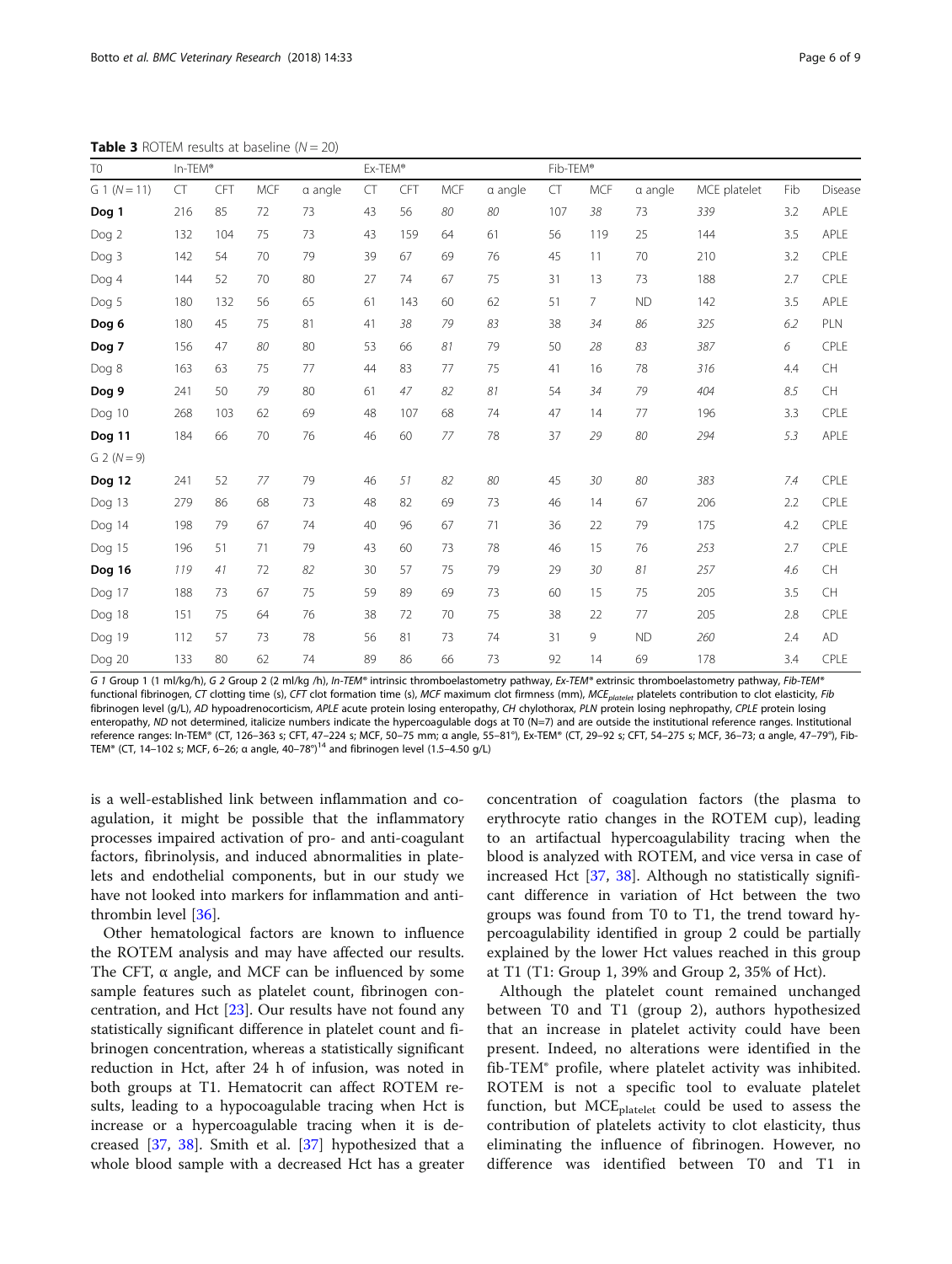MCE<sub>platelet</sub>, and then a platelet contribution to hypercoagulable trend could be excluded.

Our findings differ from those reported in previous in vitro and in vivo studies that evaluated the effects of HES 130/0.4 on hemostasis by means of viscoelastic techniques (ROTEM and ROTEG). In two in vitro studies, when whole blood samples were diluted with HES 130/0.4 (1:22, 1:9, 1:4), a hypocoagulable ROTEM tracing was found only at the highest dilution (1:4, mimicking in vivo administration of 30 ml/kg) [\[11](#page-8-0), [14](#page-8-0)]. Whereas, an impairment of secondary hemostasis has been identified after 1:5.5 dilution (comparable to a fluid dose of 20 ml/Kg) using ROTEG analysis [\[12](#page-8-0)]. The results of in vitro studies cannot be directly extrapolated to predict in vivo results, as the effect that a HES solution may have on hemostasis is largely determined by its in vivo pharmacokinetics [\[39](#page-8-0)].

Only three in vivo studies evaluating changes in hemostasis following HES 130/0.4 administration, are currently available in literature. One evaluated platelet function, whereas the other two assessed viscoelastic properties of whole blood [\[17](#page-8-0), [18,](#page-8-0) [20](#page-8-0)]. Gauthier et al. [[17\]](#page-8-0) found a significant prolongation of aPTT and a hypocoagulable ROTEG after administration of HES 130/0.4 (bolus of 40 ml/kg over 30 min) in healthy dogs and dogs with induced systemic inflammatory response syndrome [[17\]](#page-8-0). Reutler et al. [[20\]](#page-8-0) detected by means of ROTEM an impairment of whole blood coagulation after administration of a single bolus of HES (15 ml/kg over 30–40 min) in dogs undergoing general anesthesia for arthroscopy or imaging studies [[20\]](#page-8-0). Comparison between our study and those mentioned above is difficult, because of the differences in study populations, rate and volume infused. The dogs in the present study were affected by naturally occurring diseases that cause hypoalbuminemia, whereas the sample populations in the other studies were healthy, anesthetized dogs or dogs with experimentally induced disease. In addition, the chosen method of HES administration, implied different infusion rate; during bolus the total amount of dose (15 or 40 ml/kg) is infused over a short period of time, resulting in an increase in intravascular volume (especially in hemodynamically stable dogs) and a greater hemodilution as compared with the administration as a CRI, where the total volume (24 or 48 ml/Kg) is equally divided over 24 h. Moreover, different rates are associated with a diverse degree of tissue accumulation and elimination [\[5\]](#page-7-0).

At the time of inclusion in this study, only 7/20 dogs had a ROTEM tracing indicating hypercoagulability, and defined as a ROTEM profile with more than one parameter outside the institutional reference range. The fibrinogen level was normal at T0 and the  $MCE_{\text{platelet}}$ altered in 3 patients in the NH group. Differently in the H group, the fibrinogen level and the  $MCE_{platelet}$  were

outside the upper range in 6/7 and 7/7 animals, respectively (Table [3\)](#page-5-0). These results indicate an influence of the fibrinogen amount on the ROTEM tracing and an increase in the platelet aggregation, which can partially explain the hypercoagulbility detected at T0. In literature has been reported that an increase in platelet activity is as-sociated with hypoalbuminemia in dogs with PLN [\[30,](#page-8-0) [40](#page-8-0), [41](#page-8-0)]. Since there were no statistical significant differences from T0 to T1 in group H and group NH, in ROTEM results and MCE<sub>platelet</sub>, we can excluded the possibility that the hypercoagulability trend, seen at T1 in the group 2, was affected by the hypercoagulable patients.

Using ROTEG analysis, recent studies in dogs affected by PLE and PLN have identified hypercoagulability in the majority of them [[25](#page-8-0)–[27](#page-8-0)]. Due to the differences in the studies populations and the criteria for assessing hypercoagulability, a comparison with our study is not possible [\[25](#page-8-0)–[27\]](#page-8-0). Until today, no standardized definition of hypercoagulability by ROTEM analysis in dogs has been established, although the PROVETS guidelines were issued in the attempt to achieve conformity across studies using viscoelastic techniques [\[42](#page-8-0)]. As there is insufficient evidence to recommend a definition of hypercoagulability in companion animals, the definition is left to the authors' discretion [[42\]](#page-8-0).

An increased risk of thromboembolic events has been reported for dogs affected by PLN or PLE. The underlying cause of hypercoagulability remains incompletely understood; potentially involved mechanisms are loss of antithrombin and increased platelet aggregation [[30,](#page-8-0) [40](#page-8-0), [41\]](#page-8-0). Since we did not measure antithrombin activity, we are unable to determine its influence on our ROTEM results. Although multiple mechanisms have been involved in hypercoagulable state  $[31, 32]$  $[31, 32]$  $[31, 32]$  $[31, 32]$ , the incidence of thromboembolism dramatically increases when serum albumin concentration is less than 2.0–2.5 g/dL, in human patients with PLN  $[31, 32]$  $[31, 32]$  $[31, 32]$  $[31, 32]$  $[31, 32]$ . In contrast, veterinary studies have shown that hypercoagulability identified with ROTEM analysis does not appear to be correlated with hypoalbuminemia [[25](#page-8-0)–[27](#page-8-0)], and only a weak correlation between serum albumin concentration and antithrombin activity has been identified in hypercoagulable dogs, indicating that albumin level cannot reliably predict it [\[25](#page-8-0)–[27,](#page-8-0) [43](#page-8-0), [44](#page-8-0)]. These findings highlight that the prothrombotic state in dogs is not related only to hypoalbuminemia but to other abnormalities as well.

Refractometric evaluation was used to measure the TS concentration. Our results showed a statistically significant increase in TS after 24 h (T1) of HES 130/0.4 as a CRI at 2 ml/kg/h (Group 2). Bumpus et al. [[45](#page-8-0)] reported that after the addition of a large volume of hetastarch (after an in vitro dilution of 1:4 corresponding to in vivo 22 ml/kg) the refractometer reading of TS increased [[45\]](#page-8-0). Although the in vitro dosage administered in the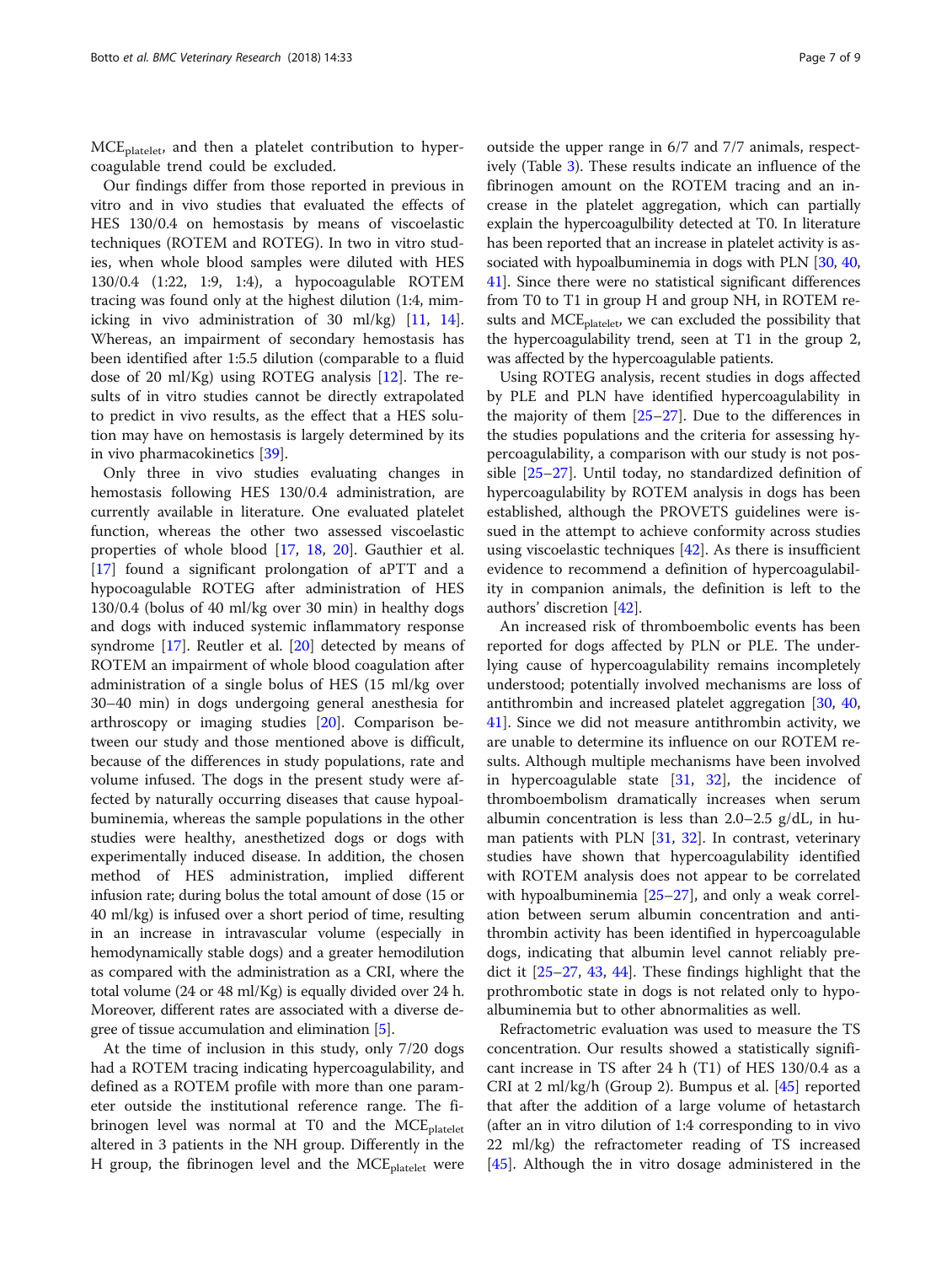<span id="page-7-0"></span>aforementioned study differs from dosages used in the study herein, the higher dose of HES used in the group 2 may have interfered with the refractometric reading. Furthermore, the refractometer reading of HES 130/0.4 is 4.5 mg/dl, the same as that of the products used in the study by Bumpus et al. [\[45\]](#page-8-0).

This study has several limitations. The small sample size, limits the ability to generalize the results obtained. Moreover, the clinicians were not blinded to the HES doses administered, which could have introduced a bias. The study population included dogs with diverse diseases, which might have several degrees of inflammation and different effect on hemostasis. In addition, we did not have a control group without treatment or treated only with a CRI of isotonic crystalloids, to determine whether the changes in hemostasis could be consequent to the progression of disease/inflammation or also related to the crystalloid infusion. In this regard, because the total amount of 24-h administration of crystalloids solution was not recorded, the influence of this variable could not be assessed.

Further studies on larger samples of dogs with naturally occurring disease causing hypoalbuminemia are needed to create disease categories and take into account the amount of infused crystalloid.

The assessment of HES 130/0.4 pharmacokinetics in dog could allow understanding the amount of its accumulation and the rate of elimination, especially when the colloid is administered as a CRI. In this context it would be important to evaluate the risks and benefits associated with HES therapy and its efficacy in providing oncotic support.

Another important field of research is to investigate the prevalence of hypercoagulability in hypoalbuminemic dogs, to better understand the impact of the underlying disease on the prothrombotic state and to correctly identify which hypoalbuminemic dogs could really benefit from anticoagulant therapy. Finally, further research for investigate the contribution of platelet function to hypercoagulable state, by means specific tools such as the PFA-100 or platelet aggregometer, would be interesting.

## Conclusion

Our findings suggest that CRI of HES 130/0.4 (1–2 ml/kg/h over 24 h) does not cause hypocoagulability in hypoalbuminemic dogs. A trend toward hypercoagulability, probably related to the underlying disease and associated degree of inflammation, was noted in group 2 at T1. Although all dogs were hyoalbuminemic, only 7/20 were hypercoagulable at T0, confirming the lack of correlation between albumin level and prothrombotic state.

### Abbreviations

aPTT: Activated partial thromboplastin time; CFT: Clot formation time; COP: Colloid osmotic pressure; CRI: Constant rate infusion; CT: Clotting time; HES: Hydroxyethyl starch; MCE: Maximum clot elasticity; MCEplatelet: Platelets contribution to clot elasticity; MCF: Maximum clot firmness; PLE: Protein losing enteropathy; PLN: Protein losing nephropathy; PT: Prothrombin time; ROTEG: Thromboelastography; ROTEM: Thromboelastometery

### Acknowledgements

The authors thank the technical staff and the students for their assistance.

# Funding

This research had no funding sources.

### Availability of data and materials

The datasets used and/or analysed during the current study are available from the corresponding author on reasonable request.

### Authors' contributions

AB and BB contributed to the conception and design of the study. ABotto and BB acquired the data. AB interpreted the data. AB, ABotto and BB drafted the manuscript. CM performed the statistical analysis, AT, FR and GM contributed to the conception of the study, participated in its design and coordination, and helped to draft the manuscript. All authors read and approved the final manuscript.

### Ethics approval

The protocol was approved by the Bioethics Committee of the Turin University. The dog owners were informed about the methods and purpose of the study and gave their written informed consent.

### Consent for publication

Not applicable.

#### Competing interests

The authors declare that they have no competing interests.

### Publisher's Note

Springer Nature remains neutral with regard to jurisdictional claims in published maps and institutional affiliations.

### Author details

<sup>1</sup>Department of Veterinary Science, University of Turin, Largo Paolo Braccini n °2-5, 10095 Grugliasco, TO, Italy. <sup>2</sup>Istituto Zooprofilattico Sperimentale del Piemonte, Liguria e Valle d'Aosta, via Bologna 148, 10154 Torino, Italy. <sup>3</sup> Department of Public Health and Pediatric Sciences, C.so Bramante 88/90, 10100 Torino, Italy.

### Received: 27 June 2017 Accepted: 17 January 2018 Published online: 31 January 2018

#### References

- 1. Glover PA, Rudloff E, Kirby R. Hydroxyethyl starch: a review of pharmacokinetics, pharmacodynamics, current products, and potential clinical risks, benefits, and use. J Vet Emerg Crit Care. 2014;24(6):642–61.
- 2. Adamik K, Yozova ID, Regenscheit N. Controversies in the use of hydroxyethyl starch solution in small animal emergency and critical care. J Vet Emerg Crit Care. 2015;25(1):20–47.
- 3. DiBartola SP. Fluid theraphy with macromolecular plasma volueme expanders. 4rd ed. St Louis: Saunders Elsevier; 2012. p. 647–59.
- 4. Westphal M, James MF, Kozek-Langenecker S, et al. Hydroxyethyl starches: different products–different effects. Anesthesiology 2009;111(1):187–202.
- 5. Trieb J, Haass A, Pindur G, et al. HES 200/0.5 is not HES 200/0.5. Influence of the C2/C6 hydroxyethylation ratio of hydroxyethyl starch (HES) on hemorheology, coagulation and elimination kinetics. Thromb Haemost. 1995;74(6):1452–6.
- 6. Entholzner EK, Mielke LL, Calatzis AN, et al. Coagulation effects of a recently developed hydroxyethyl starch (HES 130/0.4) compared to hydroxyethyl starches with higher molecular weight. Acta Anaesthesiol Scand. 2000;44(9):1116–21.
- 7. Kozek-Langenecker SA. Effects of hydroxyethyl starch solutions on hemostasis. Anesthesiology. 2005;103(3):654–60.